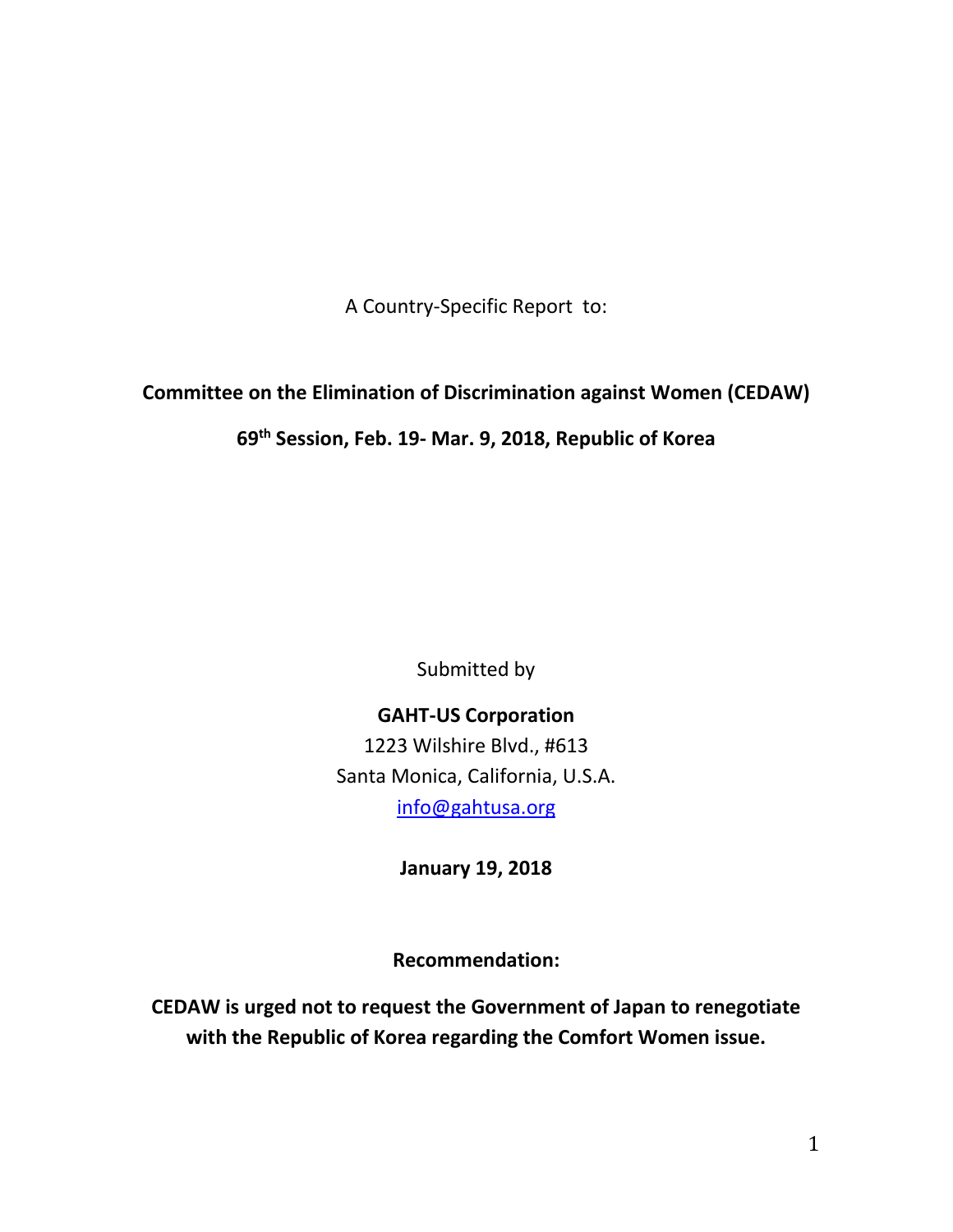### **Main Points**

- 1. The claim that comfort women were sex-slaves is a fabricated story. There is no historical basis for the claim. Comfort women were highly paid prostitutes, whose profession was accepted at the time.
- 2. The Government of Japan acted with the Republic of Korea on this issue out of courtesy during the 1990's, and not on the basis of factual findings. This generated serious misunderstanding.
- 3. Now the government of Japan realized that it must act on the basis of historical facts, and has been working consistently on this basis recently.
- 4. Thus, there is no basis for accusing the government of Japan. The agreement of December 2015 is the last courtesy. There is no need of amending this agreement.

#### **1. Comfort Women Sex-Slaves Theory is a Fabrication**

The Comfort Women system is an overseas version of prostitution practices which were publicly recognized in Asian countries at that time. Those recruited were volunteers and those sold by parents. By "selling" daughters, they could move away from serious debts. Many of those who became prostitutes returned to a normal life, and some became even wives of influential politicians or businessmen. Likewise, the Comfort Women were volunteers and those sold by parents. In fact, they were not "sex-slaves" either. They were paid highly. Comfort Women were warmly treated by Japanese soldiers, and some of them were married with them. The situation of the Comfort Women is well documented in the United States Office of War Information Psychological Warfare Team Report No. 49 in 1944,<sup>i</sup> which is preserved in National Archives and Record Administration in College Park, MD. , U.S.A. Some critic asserts that the contents of the report were influenced by the Japanese managers who interpreted questions in Japanese to comfort women who were interviewed for this report. But, at that time in Korea, the author of this document can assert, because the author was in Korea at that time, all young Koreans were able to speak Japanese well enough for the interviews. The report states that they were not sex-slaves as alleged, and they were not coercively recruited. These findings are supported by two serious academic publications written by professors from the Korean Peninsula; Professor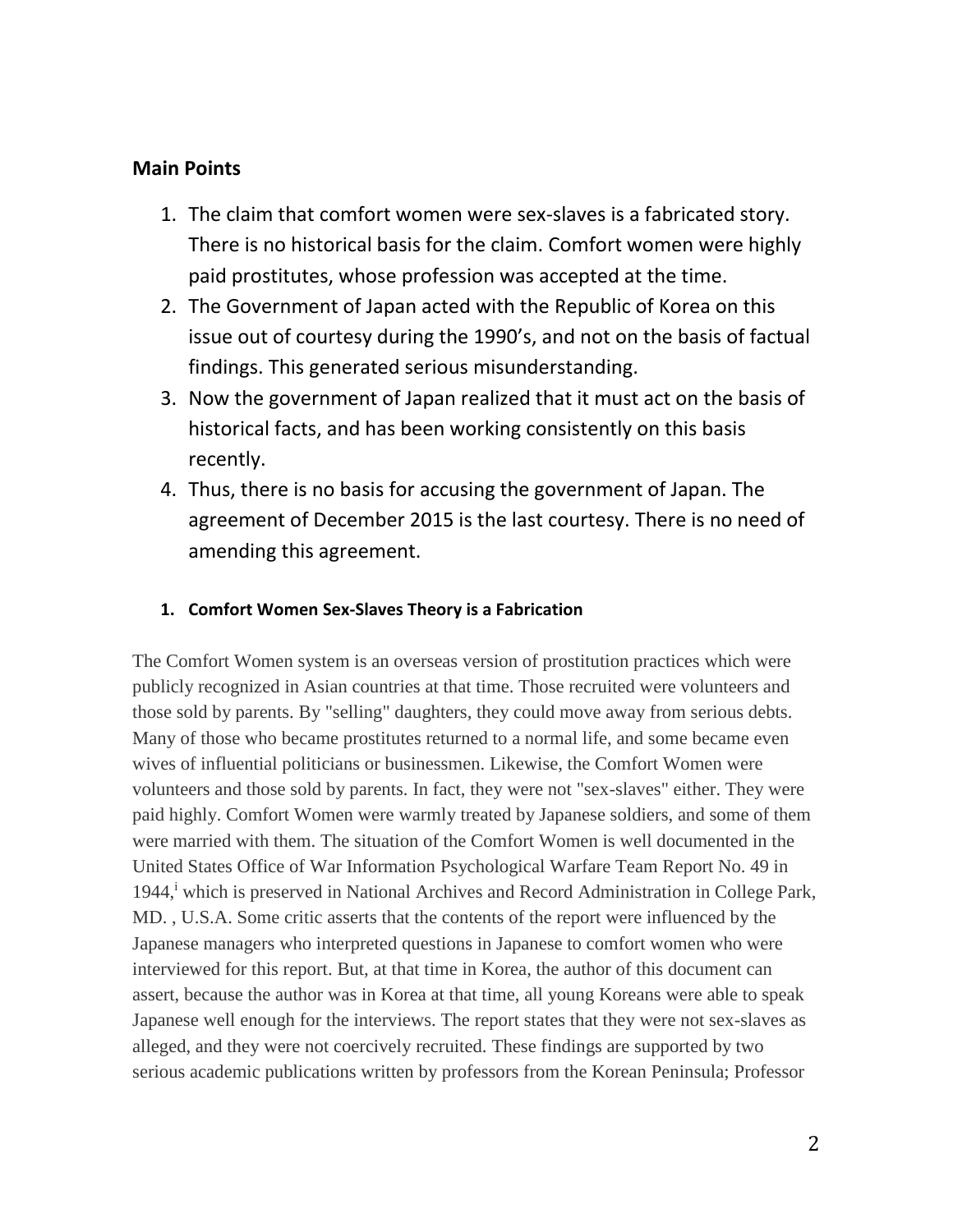C. Sarah Soh and Professor Park Yuha.<sup>ii</sup> In addition, the compilation of testimonies from Japanese soldiers who went to China during the wartime coincide well with the U.S. military report.<sup>iii</sup>

Unfortunately, a Japanese writer, S. Y., wrote a fiction in which he claimed that he actually conducted "girl hunting" in Cheju Island of Korea in 1943 and acquired 205 young women and girls.iv This book, *My War Crimes*, was published in Japan and later published in Korea in the Korean language. This was a source of confusion. On top of this, highly reputable Asahi Newspaper of Japan propagated this fiction as if it in fact took place. This misinformation was introduced to outside of Japan by George Hicks in his *The Comfort Women* published in 1995. This misinformation was picked up by Rdhika Coomaraswamy in her 1996 United Nations report, and was spread around the world. Y.'s book was discredited by a local news reporter and also by Professor Ikuhiko Hata in 1993.<sup>v</sup> Asahi Newspaper confessed its errors in reporting Y. in  $2014$ .<sup>vi</sup>

## **2. A Polite Attitude of the Government of Japan toward the Republic of Korea in the Past**

Japan had a special relationship with Korea which was annexed to Japan with a treaty of 1910. After the defeat of Japan in the Second World War and the independence of Korea from Japan, the Japanese people had some sympathy toward the Korean people. As a result Japan did not treat the Republic of Korea as she treats most other countries. Whenever the South Korean government requested something, Japan reacted very politely, often accepting her demands. The Government of Japan established a practice of "Not offending the neighboring countries (近隣諸国条項)" in 1982 in the descriptions in school textbooks.<sup>vii</sup> This implies that even though a neighboring country was in fault, Japan should not state this fact in school textbooks, an absolute absurdity, but was accepted by the government since then. The neighboring countries include the People's Republic of China as well as the Republic of Korea.

When Prime Minister Kiichi Miyazawa was about to visit South Korea in January 1992, Asahi Newspaper published an article in which Asahi claimed that they discovered several documents which were said to prove the Japanese military's direct involvement in recruitment of comfort women.<sup>viii</sup> Prime Minister decided to apologize to his counterpart in South Korea. In fact, he did 8 times while he was in South Korea. He did not examine facts, and apologized for whatever Asahi claimed Japan did. This attitude has led to the notorious "Kono Statement" of 1993. Although the statement is ambiguously written, it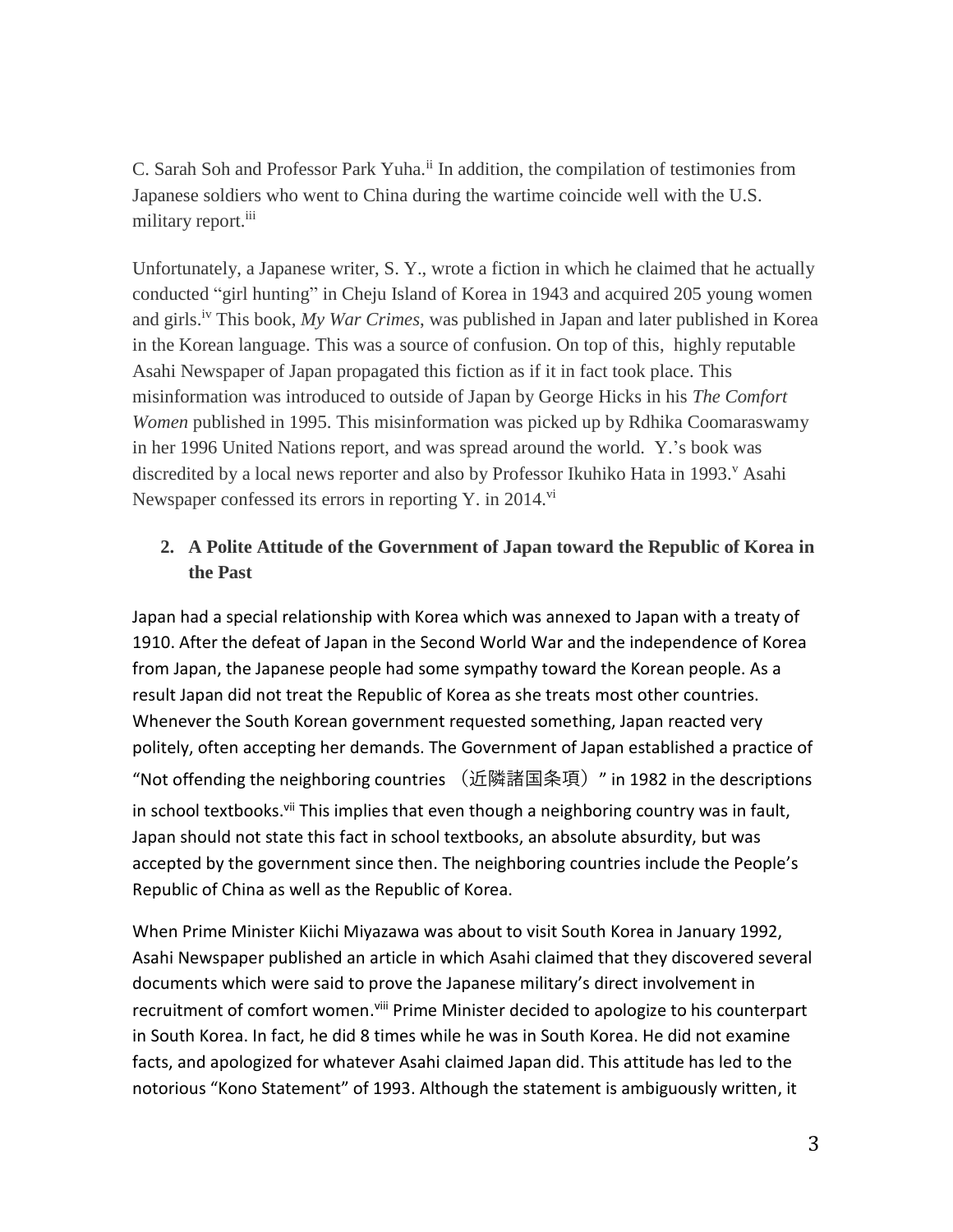admitted "direct and indirect involvement of the government of Japan" in recruiting and supervising the system of comfort stations.<sup>ix</sup> In addition, Yohei Kono, Chief Cabinet Secretary at the time, admitted forceful abduction of women by the Japanese military after the official statement in the Q&A period. This has led to the perception that the Japanese military was directly involved in coercive recruitment of women and girls. However, he did not explain fully about recruitment of comfort women.

There were two kinds of recruitment of comfort women at the time. Almost all comfort women were recruited by private recruiters in Japan as well as in Korea and Taiwan which were integral parts of Japan at that time. Many of them were recruited from existing brothels. But, some were recruited by recruiters from unexperienced women by offering good income and/or buying out family debts. In the country at that time, there were numerous poverty-stricken families in need of help. A significant part of comfort women were recruited in this way.<sup>x</sup>

There are some exceptions. Some military soldiers forcibly moved some women to comfort stations. This happened to some Dutch women in Semarang in Indonesia. This act was an obvious violation of their own codes of the Japanese military. When these violations were found, the Japanese military corrected them. These violations of the codes took place but they were exceptions. These violators were tried after the war and principal criminals were executed. These exceptions did not occur within Korea or Taiwan, but took place in newly occupied areas. Nonetheless, the number was very limited, and these cases should not be considered as part of the comfort women issue. The "Kono Statement" did not distinguish these violent cases from the general comfort women cases.

When the "Kono Statement" became a controversial issue in Japan in the beginning of 2014, the Abe Administration undertook an in-depth review of the background behind the Kono statement. The report was filed in June of the same year.<sup>xi</sup> It revealed the following: there were exchanges of views between the two governments before the announcement of the statement. The South Korean government demanded admission of the Japanese government of coercive recruitment, and the Japanese government accepted the request on the assumption that once it was admitted, the Korean government would never repeat accusation of Japan. However, the optimistic assumption of the Japanese government never materialized. After the statement, the South Korean government kept demanding Japan apologies and compensations repeatedly. The most recent agreement between the two countries of 2015 witnessed similar results. The two governments agree that that agreement is the final and irreversible. But, within two years, the Moon Administration is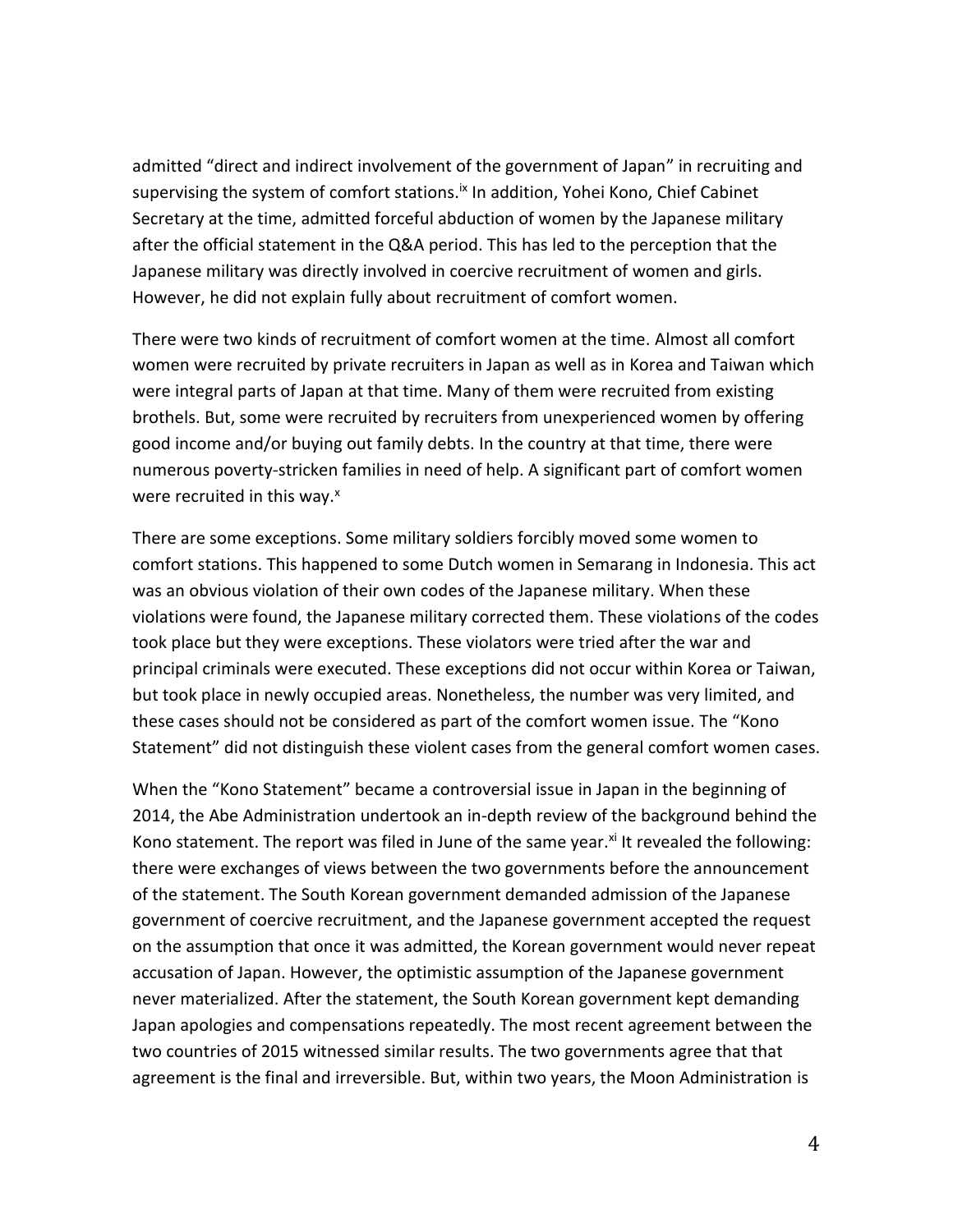saying that the agreement was faulty, and is not performing in accordance of the agreement.<sup>xii</sup>

The soft approach toward South Korea taken by the Government of Japan has not succeeded in achieving Japan's objectives.

### **3. The New Fact-based Approach by the Government of Japan**

The Government of Japan undertook a serious search during the period of December 1991 through June 1992 for crucial documents proving that the government was directly involved in recruiting comfort women.<sup>xiii</sup> The search covered not only the libraries in Japan but also those in the United States. Then, they have concluded that there is no reliable document that proves direct involvement of the government in coercive recruitment. The United States government also undertook an interdepartmental survey for identifying war crime activity of the Japanese military related to comfort women from 2000 through 2007 spending \$30 million and covering 8.5 million pages of document. Xiv There are two parts on this study. The second part dealing with comfort women was initiated by urging from the Global Alliance for Preserving the History of WWII in Asia, an organization established in California by Chinese-Americans. The final report refers to possible disappointment by the Chinese American organization.

In the meantime, the pressure on Japan kept intensifying. There was a U.S. House Resolution in 2007 which criticizes the Government of Japan in relation to the comfort women program.<sup>xv</sup> Since 2010, several comfort women monuments have been built in the U.S.

It was July 16, 2014 on which Japan declared for the first time in international meetings that the comfort women should not be called "sex-slaves." It was a meeting of the United Nations Council for Human Rights in Geneva.<sup>xvi</sup> Since then, this position has not been changed. The clearest statement was made on February 16, 2016 in Geneva. The head of the Japanese delegation, Shinsuke Sugiyama, declared that the comfort women were not coercively recruited, they were not sex-slaves, and stated that the false information originated from S. Y. and Asahi Newspaper.<sup>xvii</sup>

On February 22, 2017, the Government of Japan filed an amicus curiae in support of the plaintiffs to the U.S. Federal Supreme Court. This was a lawsuit initiated by GAHT-US against the City of Glendale, California for removing the comfort women monument which was erected in a public park of the City. In the amicus curiae the Government accused the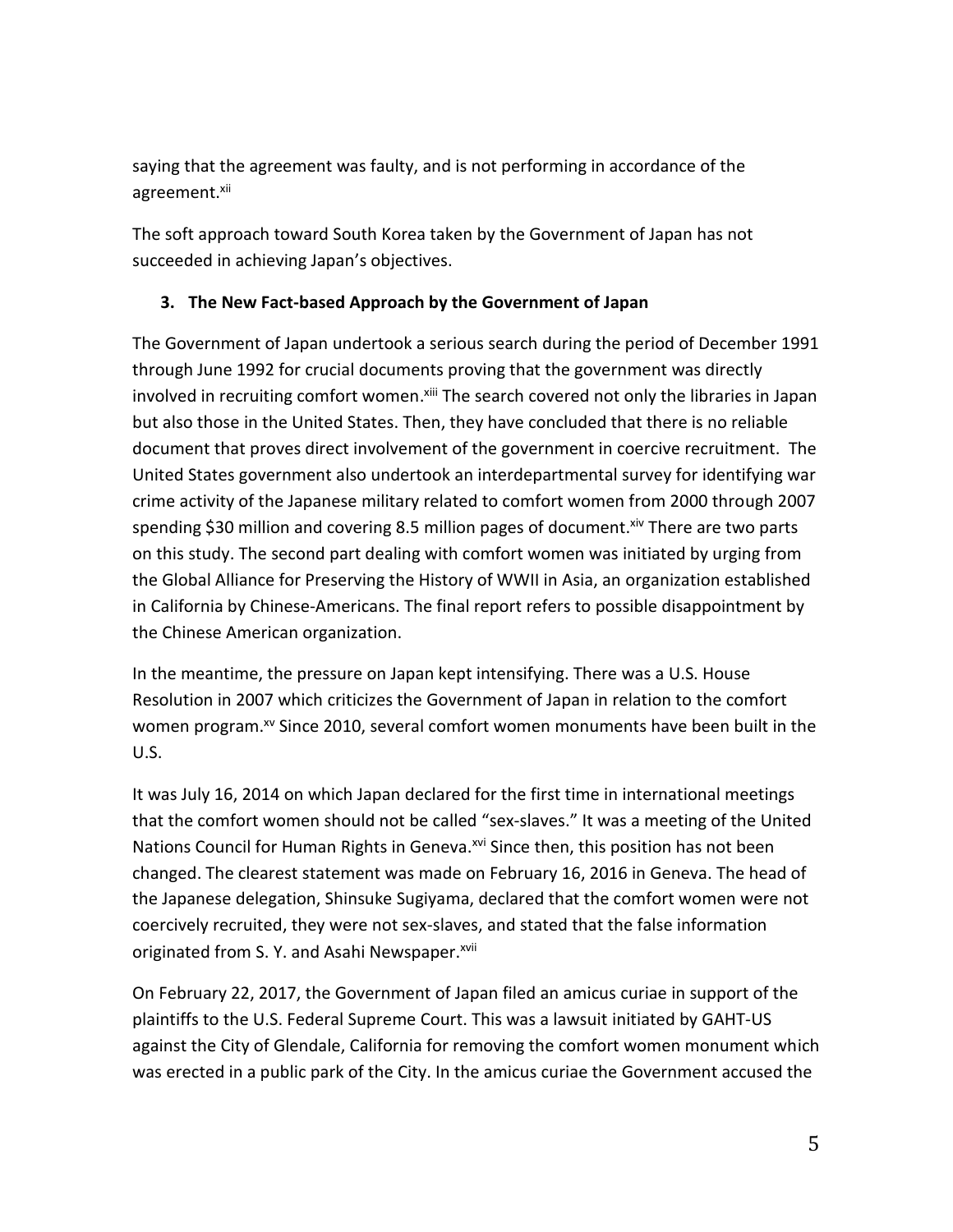City of Glendale strongly because the interference by the City on the issue of comfort women might jeopardize the otherwise smooth Japan-S. Korea relations. Then, it refers back to the Sugiyama statements of 2016.

More recently, the Government of South Korea expressed their misgiving on the December 2015 agreement with Japan. To this position, the Abe Administration flatly denies any flexibility with the agreement.<sup>xviii</sup> Their approach to South Korea has changed from a soft one to a hard one. They are now proceeding on the basis of hard facts rather than trying to fix the problem by mere, often tentative, agreements with the partner government.

### **4. Conclusion & Recommendation:**

On the basis of hard facts the Comfort Women sex-slaves theory is a fabrication. Thus the Government of Japan does not need to revise the 2015 "final" agreement with the Republic of Korea. Therefore, CEDAW is urged not to request the Government of Japan to renegotiate with the Republic of Korea regarding the Comfort Women issue.

#### **REFRENCES**

Coomaraswamy, Radhika, *Report of the Special Rapporteur on Violence against Women, its Causes and Consequences.*(United Nations Commission on Human Rights, 1996).

秦郁彦(Hata Ikuhiko)慰安婦と戦場の性(*Comfort Women and the Sex in* 

*Battlefields*). (Shincho, 1999).

Hicks, George. *The Comfort Women*. (Norton, 1995)

Interagency Working Group on Nazi War Crimes and Japanese Imperial Government Records. *Final Report to the United States Congress* (2007).

Mera, Koichi. *Comfort Women NOT "Sex Slaves".* (Xlibris, 2015).

中村燦 (Akira Nakamura). 「慰安婦問題――証言と手記」(The Comfort Women Issue— Testimonies and Diaries). Series of Edited Articles in *Periodical of Showa History Research Institute*, No. 14 through No. 76. (Tokyo, June 1998-August 2003).